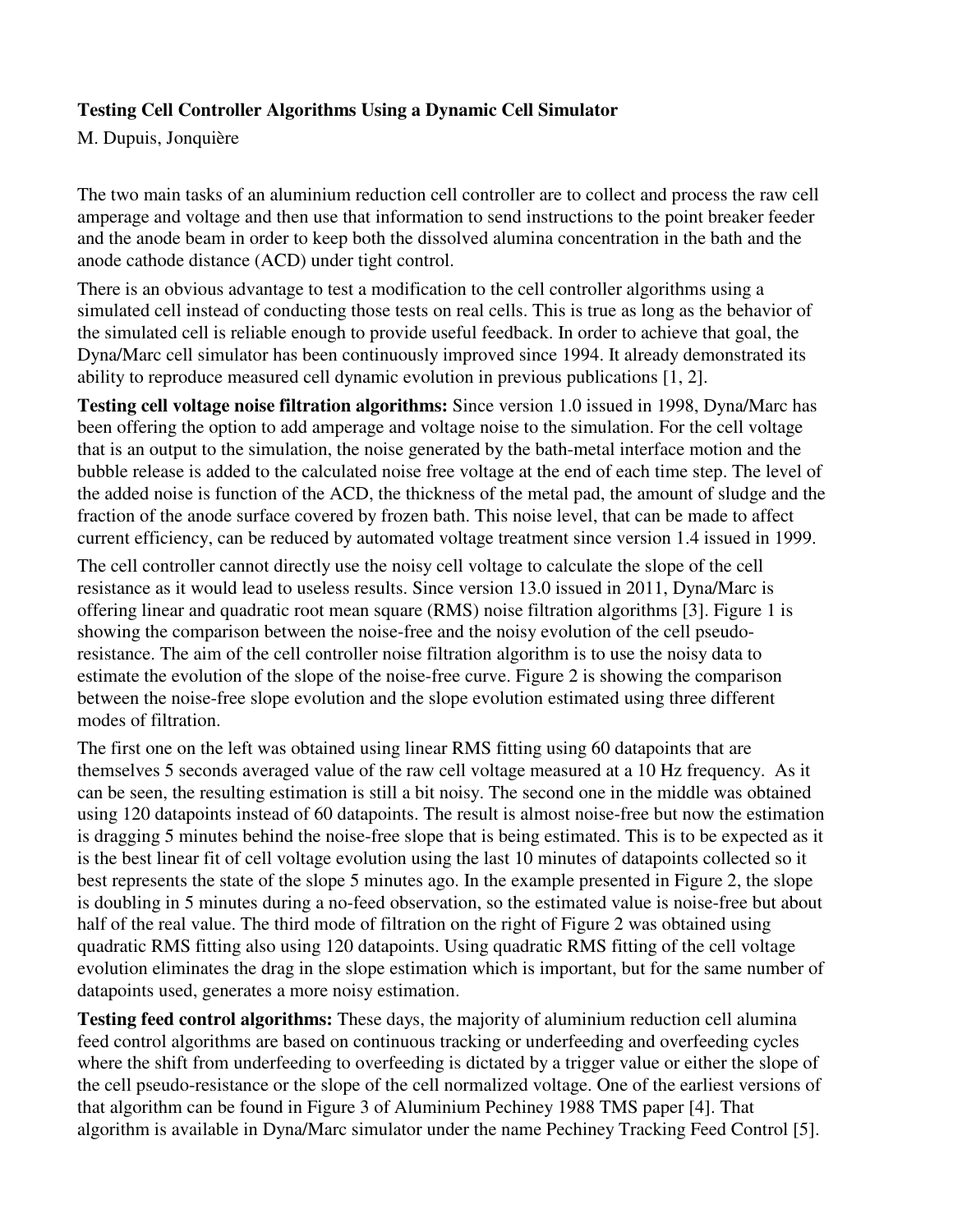The basic concept that lead to the development of that algorithm was the observation that the cell current efficiency is maximized by operating very lean in alumina, so very close to the anode effect conditions and taking advantage of the fact that during underfeeding, the slope of the cell pseudoresistance starts to rise significantly before the anode affect. Figure 3 presents the results by running that feed control algorithm in Dyna/Marc. The top graphic is showing the 24 hours evolution of the cell pseudo-resistance. Metal is tapped out at noon and anodes are changed at 18 hours. It can be noticed that the cell is more noisy after the anode change. The middle graph is showing the noisefree evolution of the slope of the cell pseudo-resistance in blue. It also presents the estimated slope evolution that results from using linear RMS fitting with 60 datapoints, each datapoint being the results of 5 seconds cell pseudo-resistance evolution averages. At that time scale, the 2.5 minutes delay between the noise free pseudo-resistance evolution of the estimated pseudo-resistance evolution is not noticeable but do affect the timing of the feeding regime shift. The third lower graphic is showing the feeding rate evolution resulting from the algorithm decision. The underfeeding rate is 70% of the nominal feeding rate while the overfeeding rate is 140% of the nominal feeding rate. The overfeeding rate duration was set to 1 hour. As a result, the resulting evolution of the dissolved alumina concentration in the bath in the same graph is varying from around 2% to around 2.5%, 2% being the alumina concentration that would trigger an anode effect.

It is important to notice that the alumina concentration continue to decrease by about 0.1% before starting to increase when the feeding rate is changed from underfeeding to overfeeding. That delayed response will trigger an anode effect if the shift of feeding regime is done too late; hence the importance of eliminating as much as possible the delay in the pseudo-resistance slope estimation. Figure 4 presents the resulting 24 hours averaged specific power consumption and current efficiency: 12.96 kWh/kg and 94.71 % respectively.

It is now well recognized that the usage of this type of continuous tracking feed control algorithm led to a significant current efficiency increased over the usage of feed control algorithms that were using nominal feeding rate most of the time. It is also well known that the shorter feeding cycle also lead to current efficiency increase; this can be tested using the cell simulator. Figure 5 presents results obtained using a shorter 40 minutes overfeeding rate duration. As a result, the dissolved alumina concentration only varies from around 2% to around 2.3%. In Figure 6, this leads to a predicted improvement of the current efficiency to 94.78% and a slight increase of the specific power consumption to 13.01 kWh/kg if the ACD is kept constant.

The demand feed control algorithm developed by Kaiser and implemented in Celtrol cell controller [6] is also available in Dyna/Marc. The same reduction of the feeding cycle study presented above can be repeated using this time the demand feed control algorithm. Figures 7 and 8 present the base case results: 12.91 kWh/kg and 94.67 % current efficiency, while Figures 9 and 10 present results for the case with shorter feed cycles: 13.09 kWh/kg and 94.65 % current efficiency. Despite a very similar increase of the feed cycles and reduction of the range variation of the dissolved alumina concentration, results on the global process efficiency predictions are different this time: the current efficiency is not affected and the specific power consumption is increasing. The difference is explained by the fact that this time, it was not possible to keep the same average ACD and operating temperature, they both increased for the shorter cycles case.

**Developing and testing feed control algorithms:** A dynamic cell simulator can be even more useful to develop, without putting real cells at risk, a completely new feed control algorithm. One such innovative new feed control algorithm that was recently tested using Dyna/Marc cell simulator, it is the *In Situ* feed control algorithm [3, 7, 8, 9].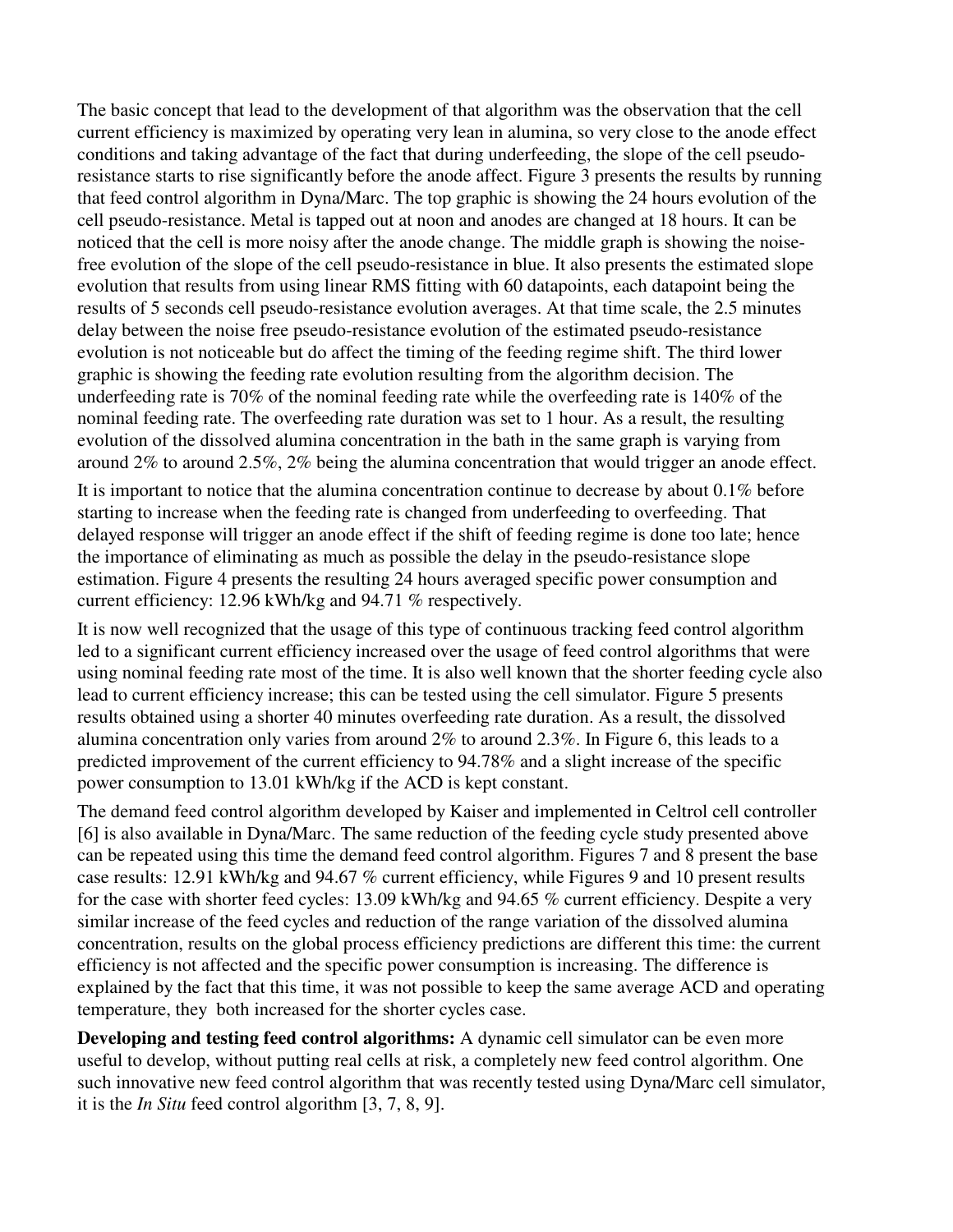The main innovation at the core of the new *In Situ* feed control algorithm is realization that it is possible to indirectly measure the concentration of dissolved alumina in the bath during a no feed track by numerically establishing the relationship that exists between the slope of the normalized cell voltage and the alumina concentration. In fact, that correlation is implicitly used in all continuous tracking algorithms that monitor the slope of the pseudo-resistance (or the slope of the normalized cell voltage) to decide when it is time to shift from underfeeding to overfeeding.

Verifying that there is a unique correlation between the concentration of dissolved alumina in the bath and the slope of the normalized cell voltage and numerically establishing that unique correlation if it exits is something that can be quite easily done using a cell simulator. Figure 11 presents the results by running the *In Situ* feed control algorithm in Dyna/Marc for 24 hours. A no feed-track is called every 3 hours in order to evaluate the dissolved alumina concentration. Figure 12 presents the correlation between the slope of the normalized cell voltage and the dissolved alumina concentration. The black line is the fit of the average path during the tracking, all 8 tracks are following the same trajectory. This is why the In Situ feed algorithm can use the shown equation to establish the alumina concentration at the end of each track. So, there is a unique correlation, because each track start from identical conditions, the conditions the *In Situ* feed algorithm is trying to maintain.

The second innovation at the core of the *In Situ* feed control algorithm is the usage of the primary calibration surface [3], at the end of each track, to establish the ACD once the dissolved alumina concentration has been established. Then, based on an estimated evolution rate of the ACD, that same primary calibration surface is used as well as an assumed ACD value to estimate every 5 minutes the dissolved alumina concentration from the cell normalized voltage. Finally, a simple PID controller is used to maintain the estimated dissolved alumina concentration on its target value. In the example shown in Figure 11, that target concentration was set to 2.25%.

Figure 13 presents the results of a second run, calling for a track every 12 hours only, this time with the normal anode change event that was removed in the previous run in order to keep things more simple. Figure 14 presents the corresponding 24 hours averaged specific power consumption and current efficiency: 13.02 kWh/kg and 94.77 % respectively. Those results are quite similar to those obtained using continuous tracking feed control algorithm with shorter cycles, but with far less risk of having anode effects.

## **Conclusions**

The author hopes that this demonstration study highlights the value of using a dynamic cell simulator to optimized existing cell controller algorithms or to test new ones without putting real cells at risk. Dyna/Marc cell simulator used in this study is available to the whole aluminium industry through GeniSim Inc. Version 13 included the linear and quadratic RMS noise filtration algorithms and the *In Situ* feed controller algorithm. Dyna/Marc cell simulator can also be used as a cell design tool as demonstrated in [10].

## **References**

[1] I. Tabsh and M. Dupuis, Process Simulation of Aluminum Reduction Cells, Light Metals, TMS, (1996), 451-457.

[2] M. Dupuis, I. Eick and F. Waldman, Modelling Thermal Dynamic Response to a 3-Hour Total Power Shutdown Event, 9<sup>th</sup> Australasian Aluminium Smelting Technology Conference and Workshops, (2007).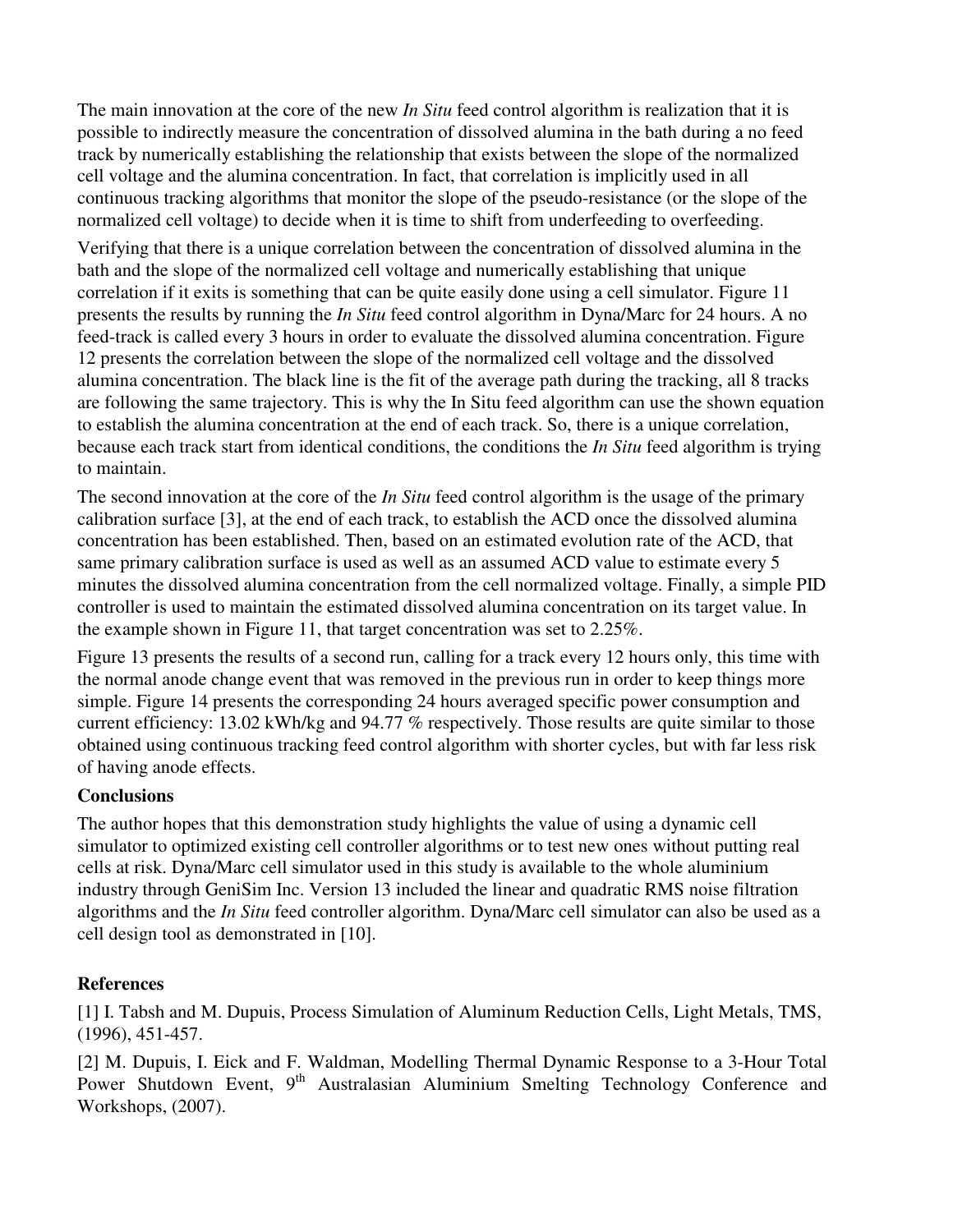[3] M. Dupuis and M. C. Schneller, Testing *In Situ* Aluminium Cell Control With the Dyna/Marc Cell Simulator, COM, (2011), to be published.

[4] Y. Macaudiere, Recent Advances in Process Control of the Potline, Light Metals, TMS, (1988), 607-612.

[5] M. Dupuis and H. Côté, Dyna/Marc Version 13 User's Guide, (2011).

[6] K. R. Robilliard and B. Rolofs, A Demand Feed Strategy for Aluminium Electrolysis Cells, Light Metals, TMS, (1989), 269-273.

[7] M. C. Schneller, *In Situ* alumina feed control, JOM, Vol. 61 No. 11, (2009), 26-29.

[8] M. C. Schneller, *In Situ* aluminum feed control, Light Metals, TMS, (2010), 563-568.

[9] M. C. Schneller, A new approach to alumina feed control, ALUMINIUM • 9/2010, (2010), 98- 102.

[10] M. Dupuis and V. Bojarevis, Retrofit of a 500 kA Cell Design into a 600 kA Cell design, ALUMINIUM • 1-2/2011, (2011), 52-55.

## **Author**

Dr. Marc Dupuis is a consultant specialised in the applications of mathematical modelling for the aluminium industry since 1994, the year when he founded his own consulting company GeniSim Inc (www.genisim.com). Before that, he graduated with a Ph.D. in chemical engineering from Laval University in Quebec City in 1984, and then worked ten years as a research engineer for Alcan International. His main research interests are the development of mathematical models of the Hall-Héroult cell dealing with the thermo-electric, thermo-mechanic, electro-magnetic and hydrodynamic aspects of the problem. He was also involved in the design of experimental high amperage cells and the retrofit of many existing cell technologies.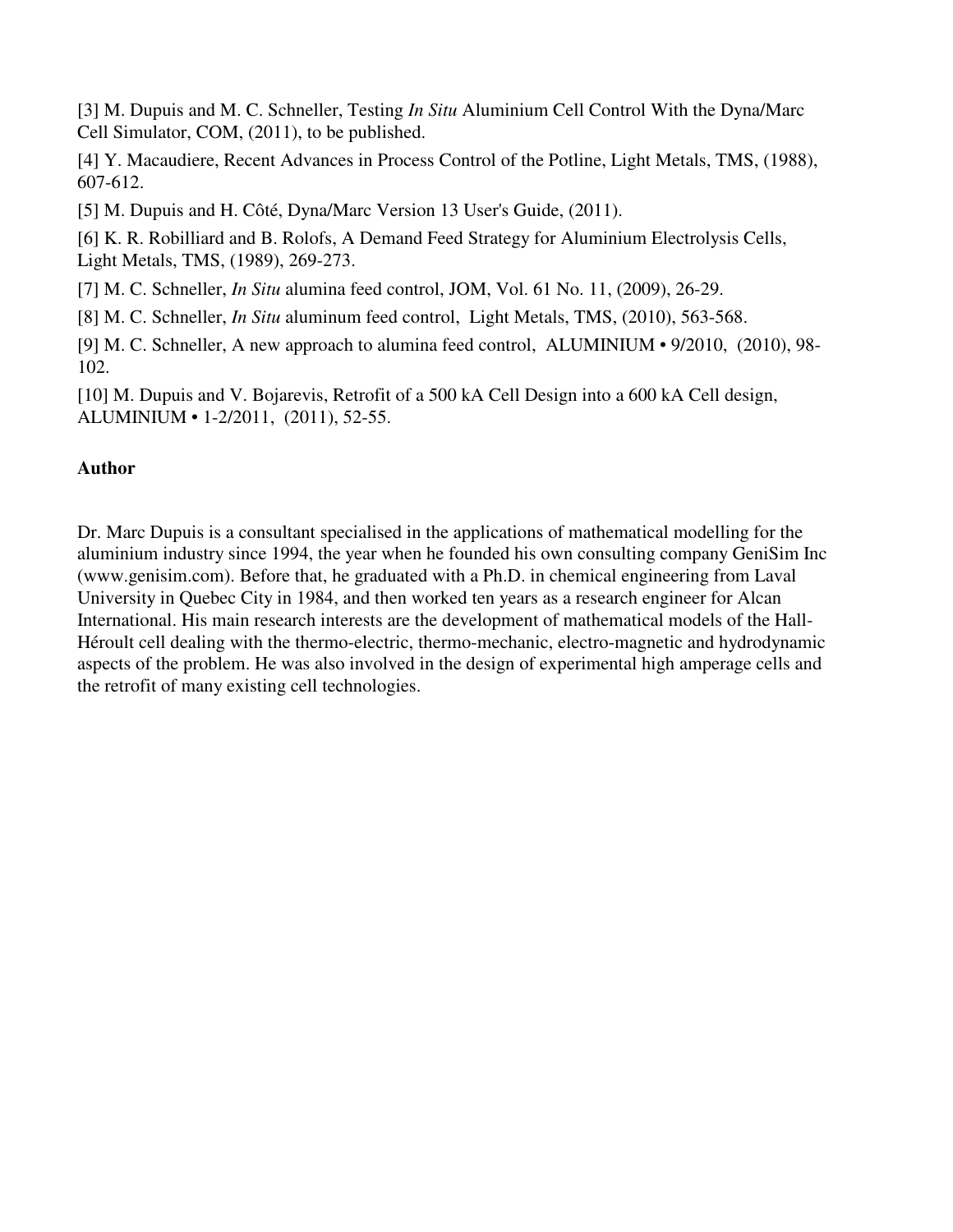

Figure 1: Noise-free (in blue) and noisy (in green) cell pseudo-resistance evolution as generated by Dyna/Marc cell simulator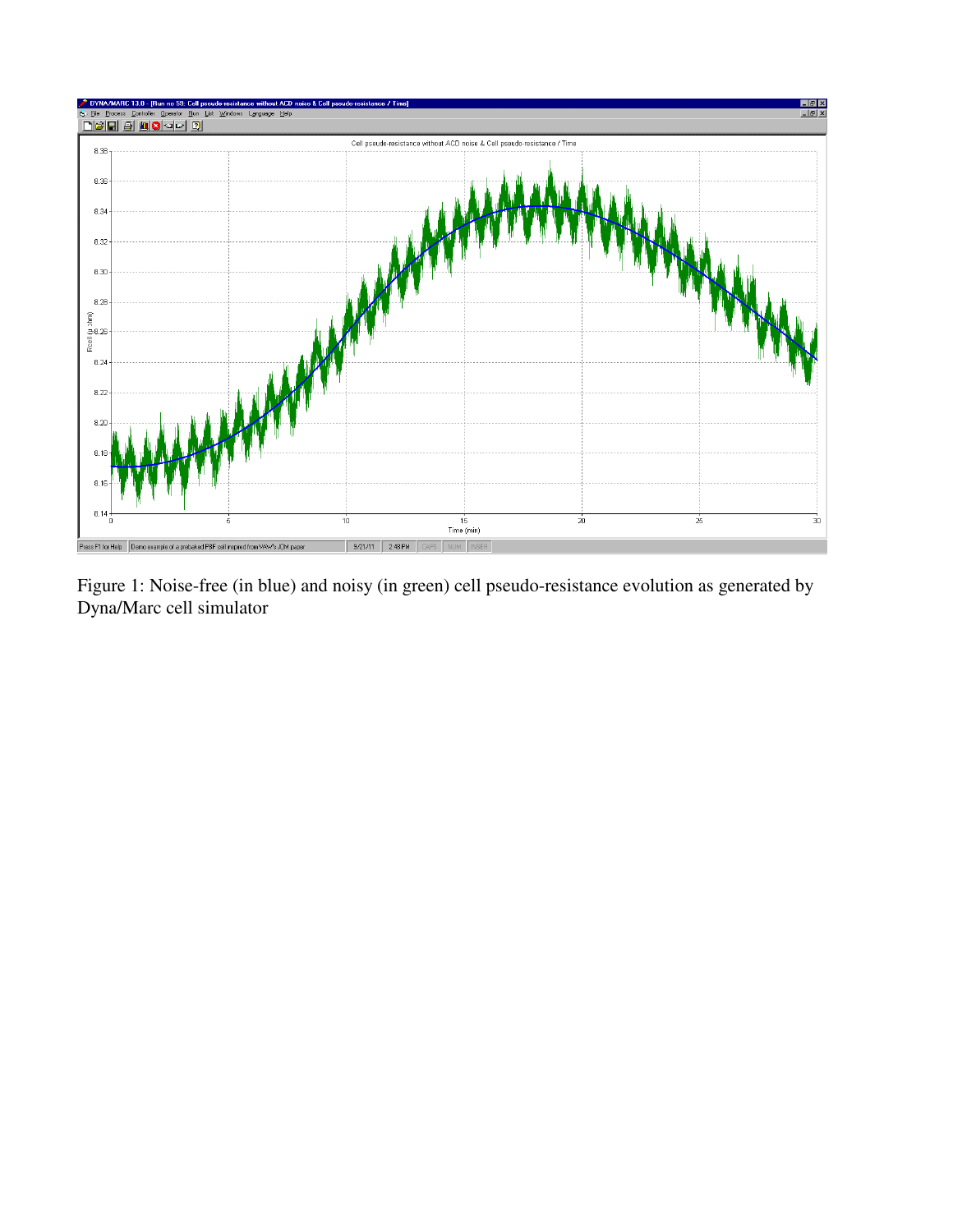

 Figure 2: Noise-free (in green) and filtrated (in blue) slope of the cell pseudo-resistance using 60 datapoints linear RMS fit on the left, 120 datapoints linear RMS fit in the middle and 120 datapoints quatratic RMS fit on the right.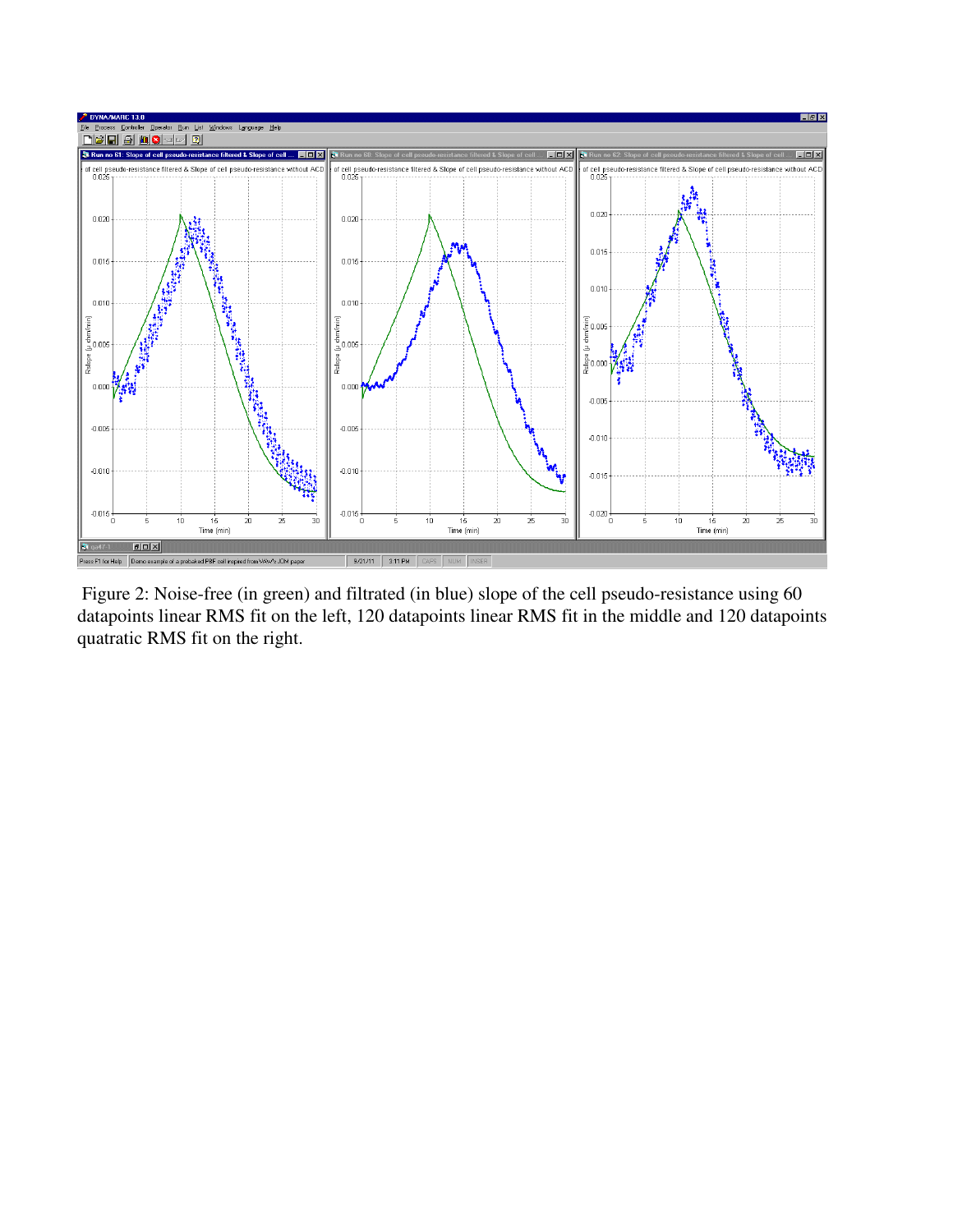

Figure 3: 24 hours Dyna/Marc simulation using the Pechiney Tracking Feed Control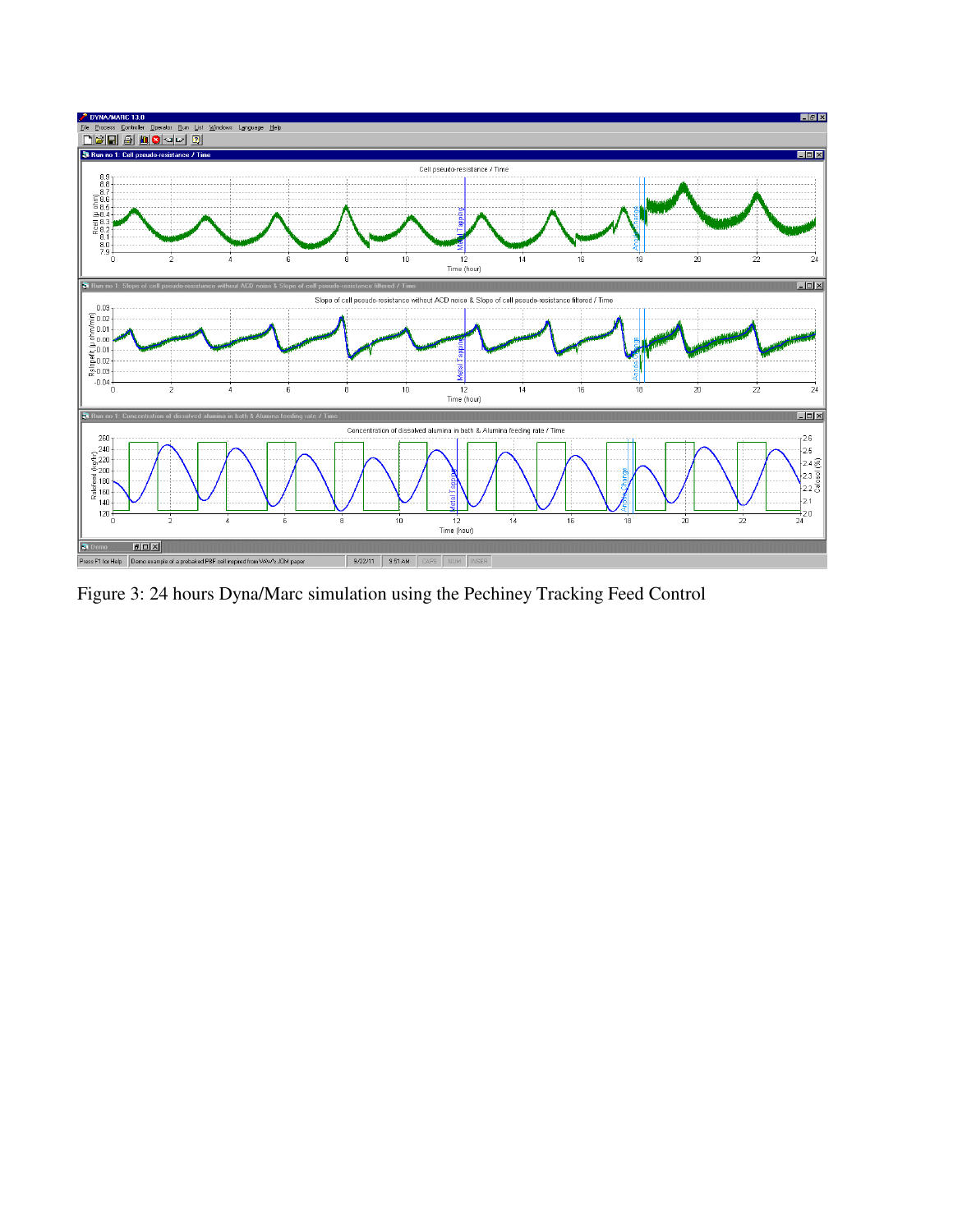

Figure 4: Predicted 24 hours averaged cell power and current efficiency, using the Pechiney Tracking Feed Control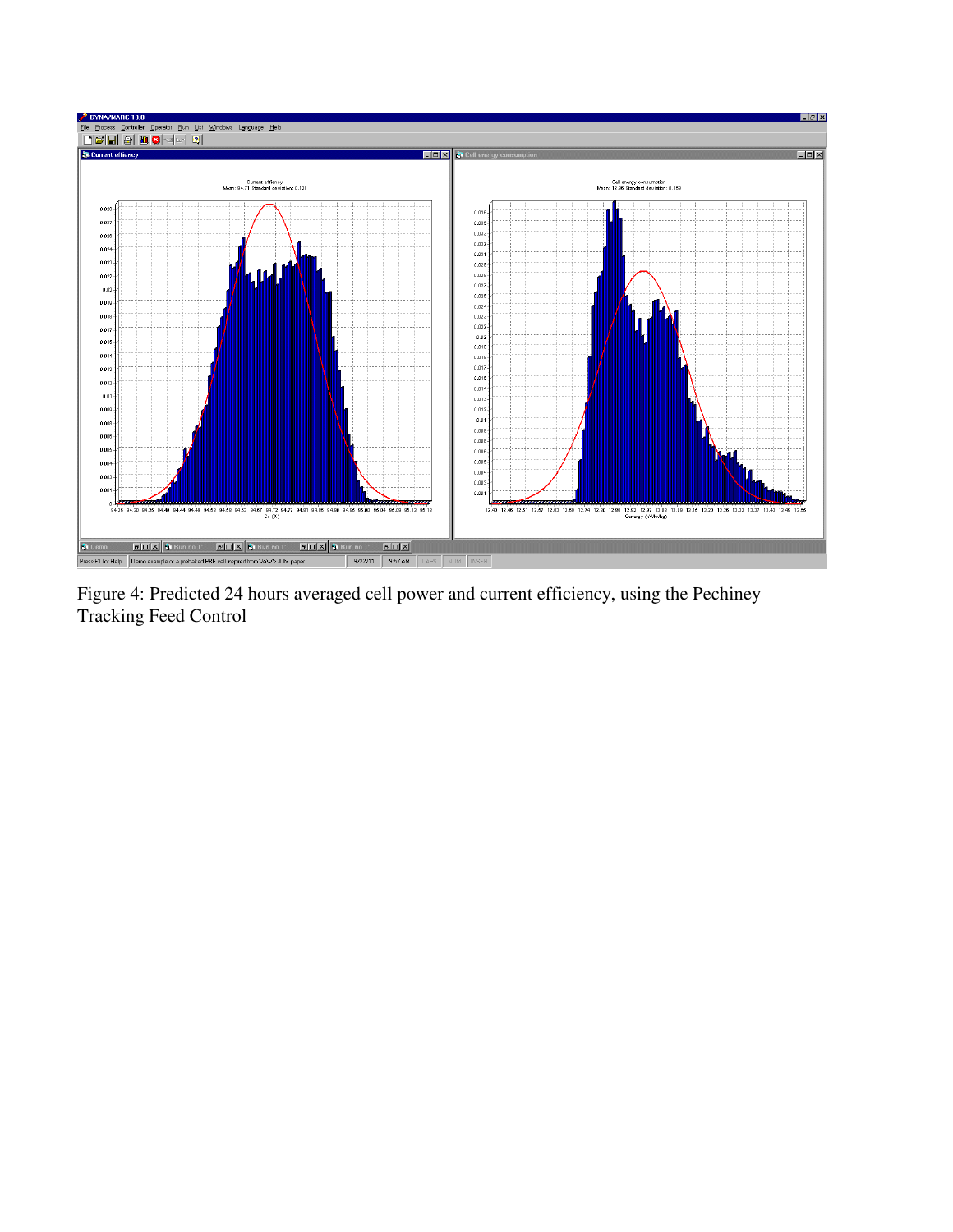

Figure 5: 24 hours Dyna/Marc simulation using the Pechiney Tracking Feed Control, shorter cycles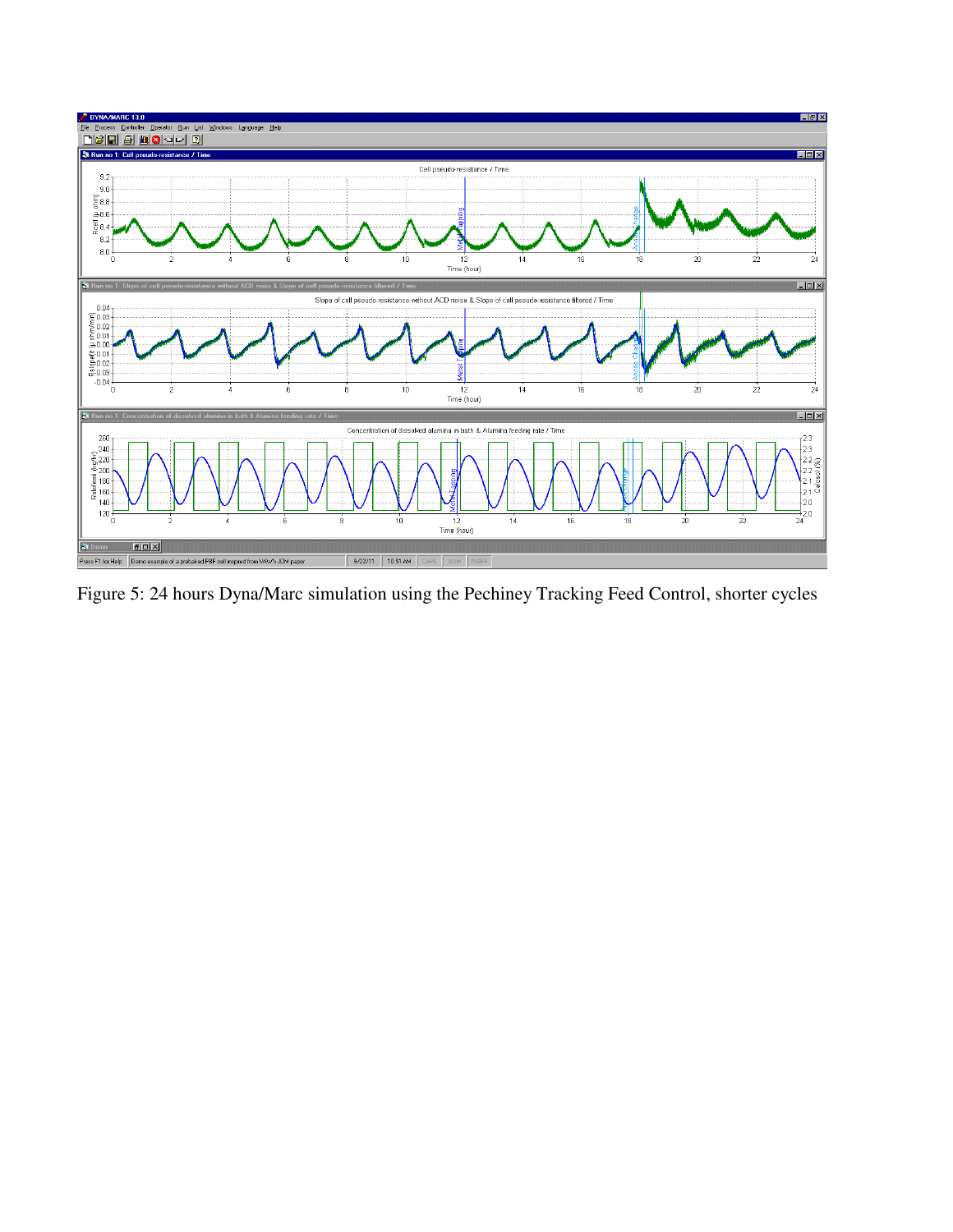

Figure 6: Predicted 24 hours averaged cell power and current efficiency, using the Pechiney Tracking Feed Control, shorter cycles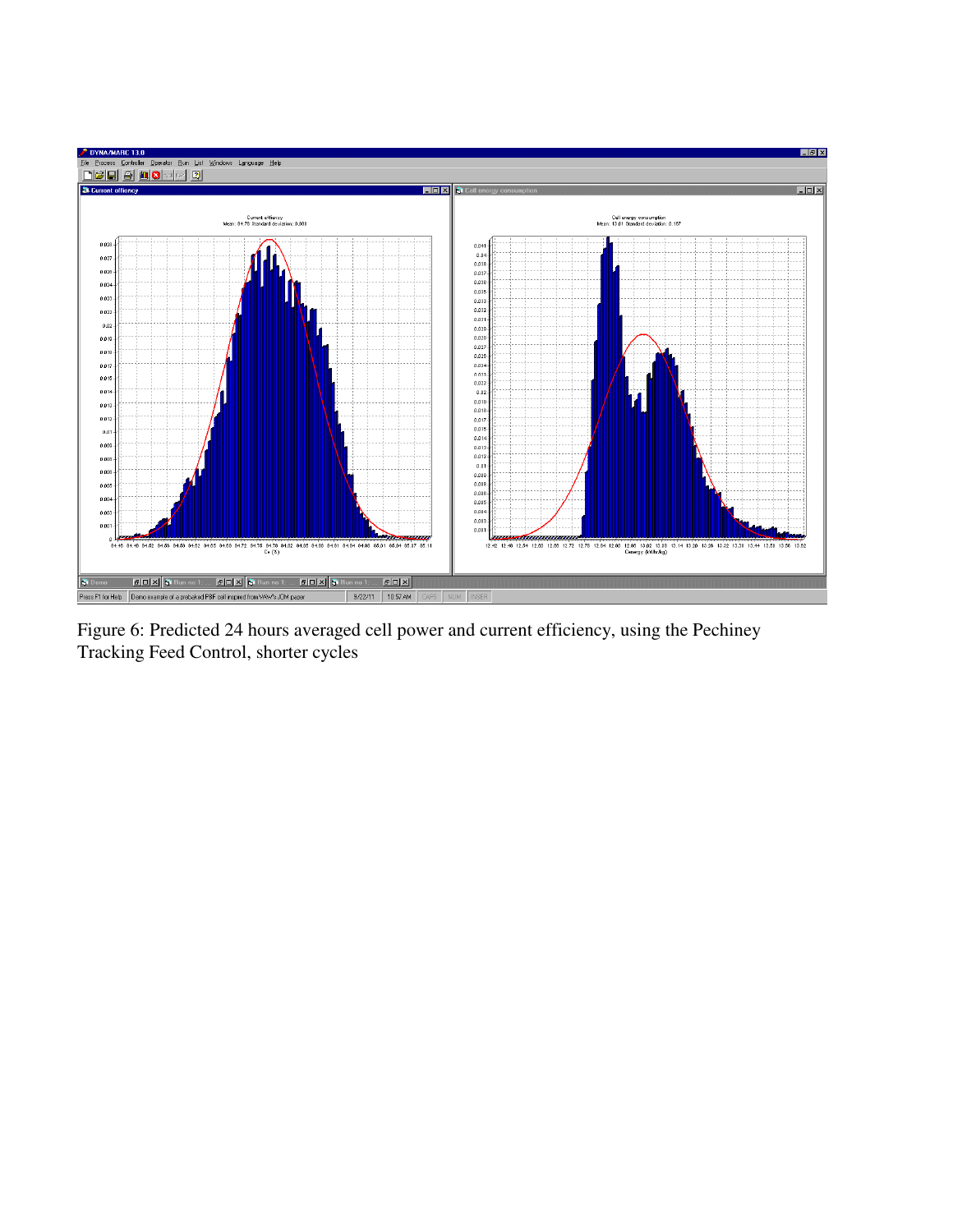

Figure 7: 24 hours Dyna/Marc simulation using the Demand Tracking Feed Control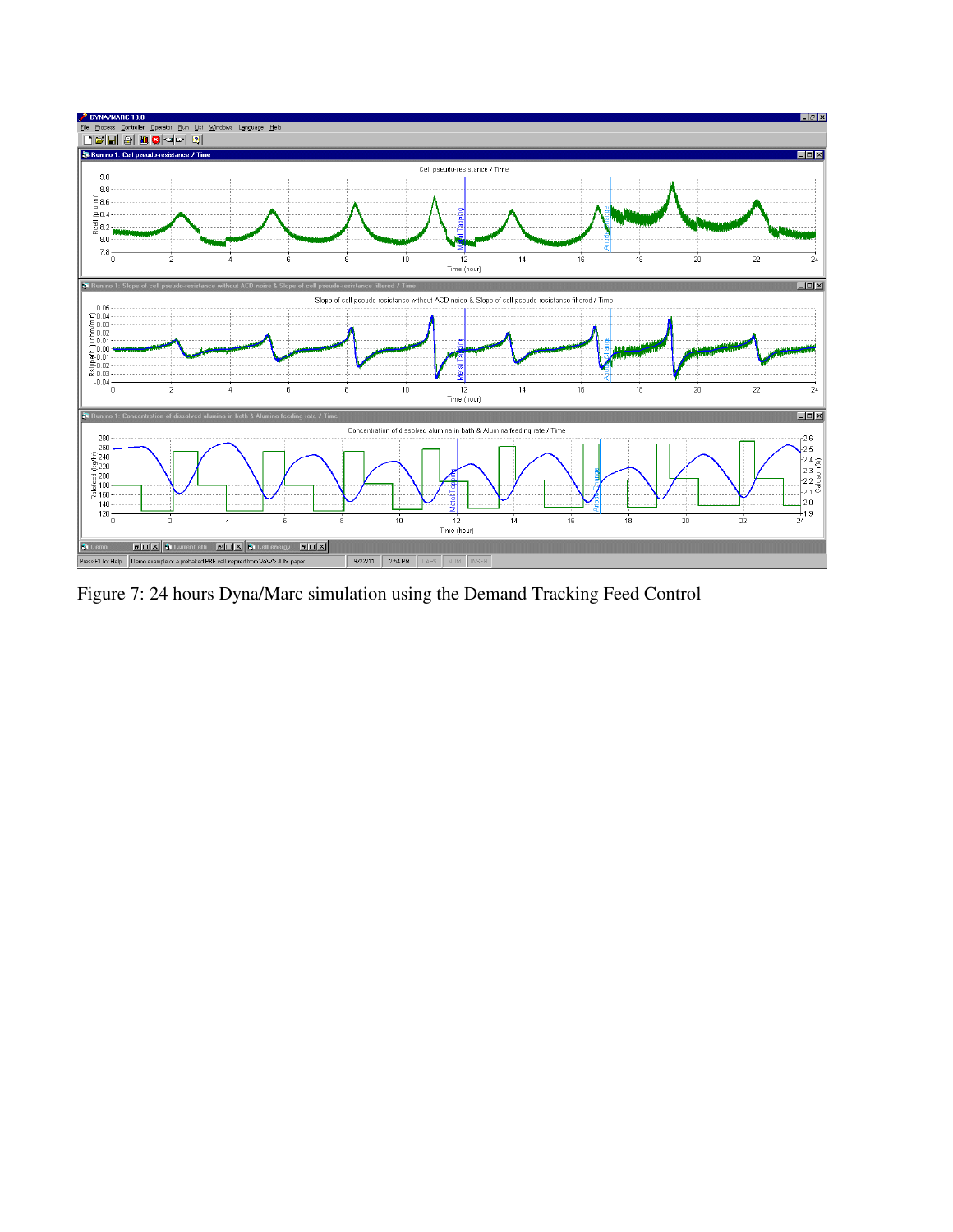

Figure 8: Predicted 24 hours averaged cell power and current efficiency, using the Demand Tracking Feed Control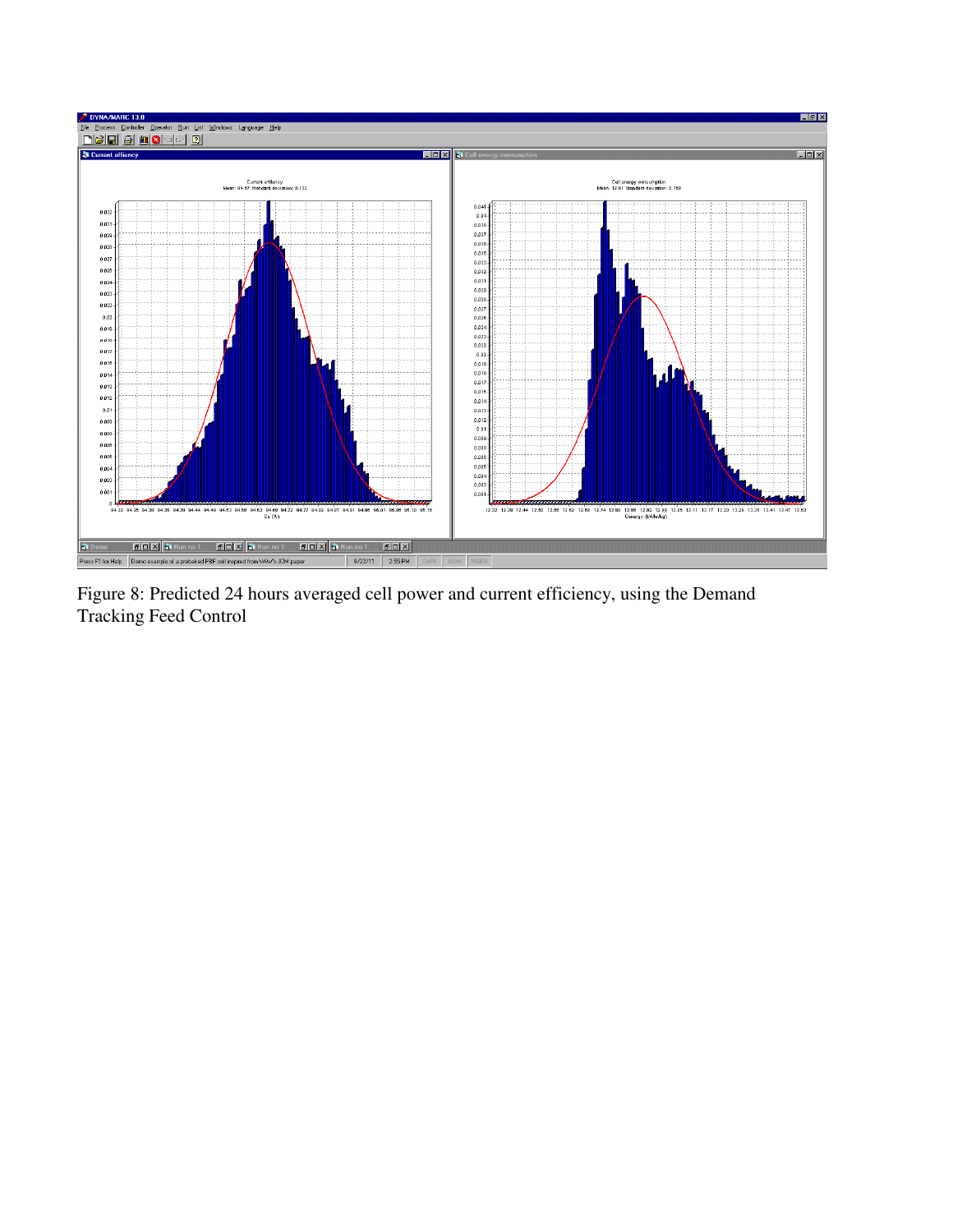

Figure 9: 24 hours Dyna/Marc simulation using the Demand Tracking Feed Control, shorter cycles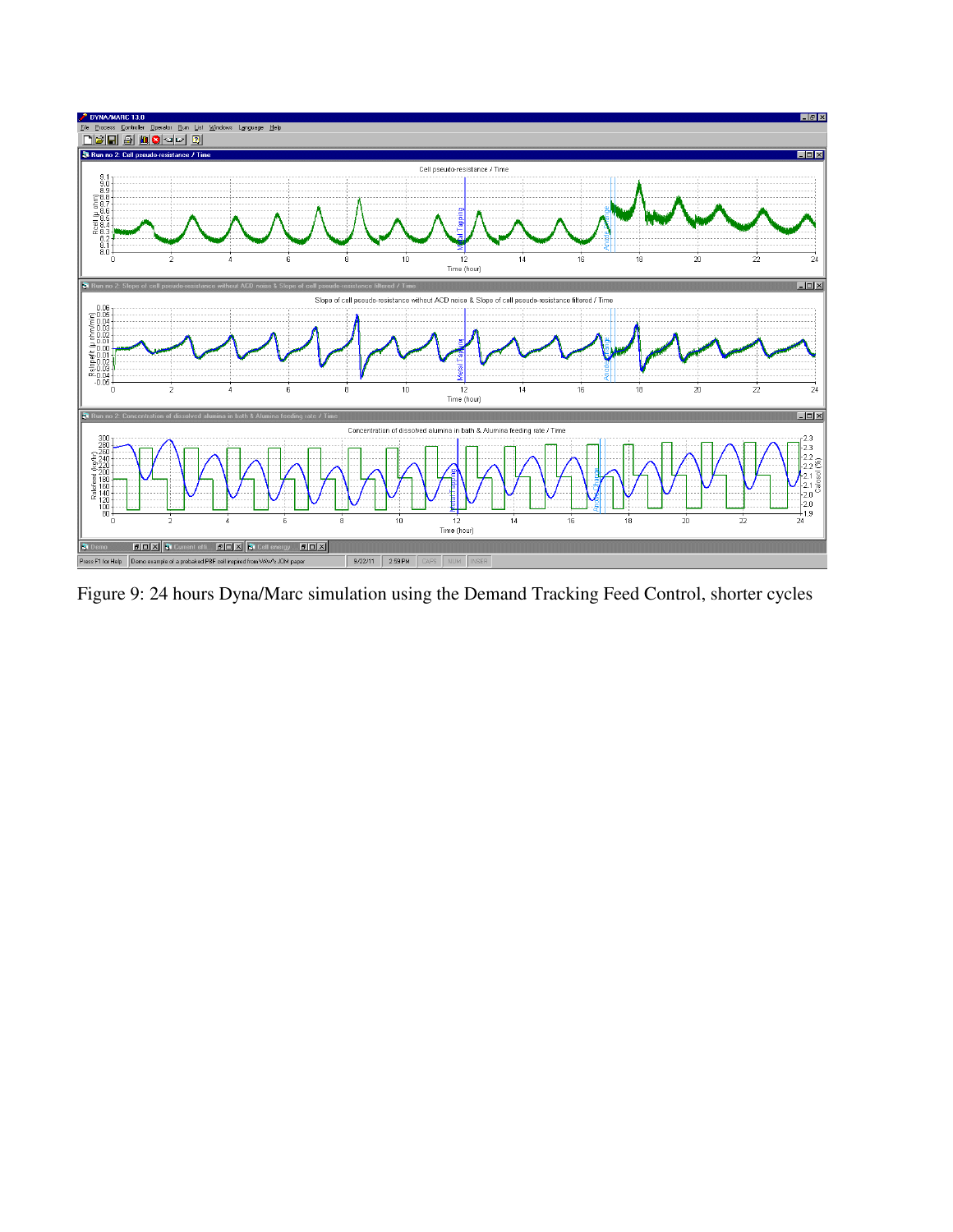

Figure 10: Predicted 24 hours averaged cell power and current efficiency, using the Demand Tracking Feed Control, shorter cycles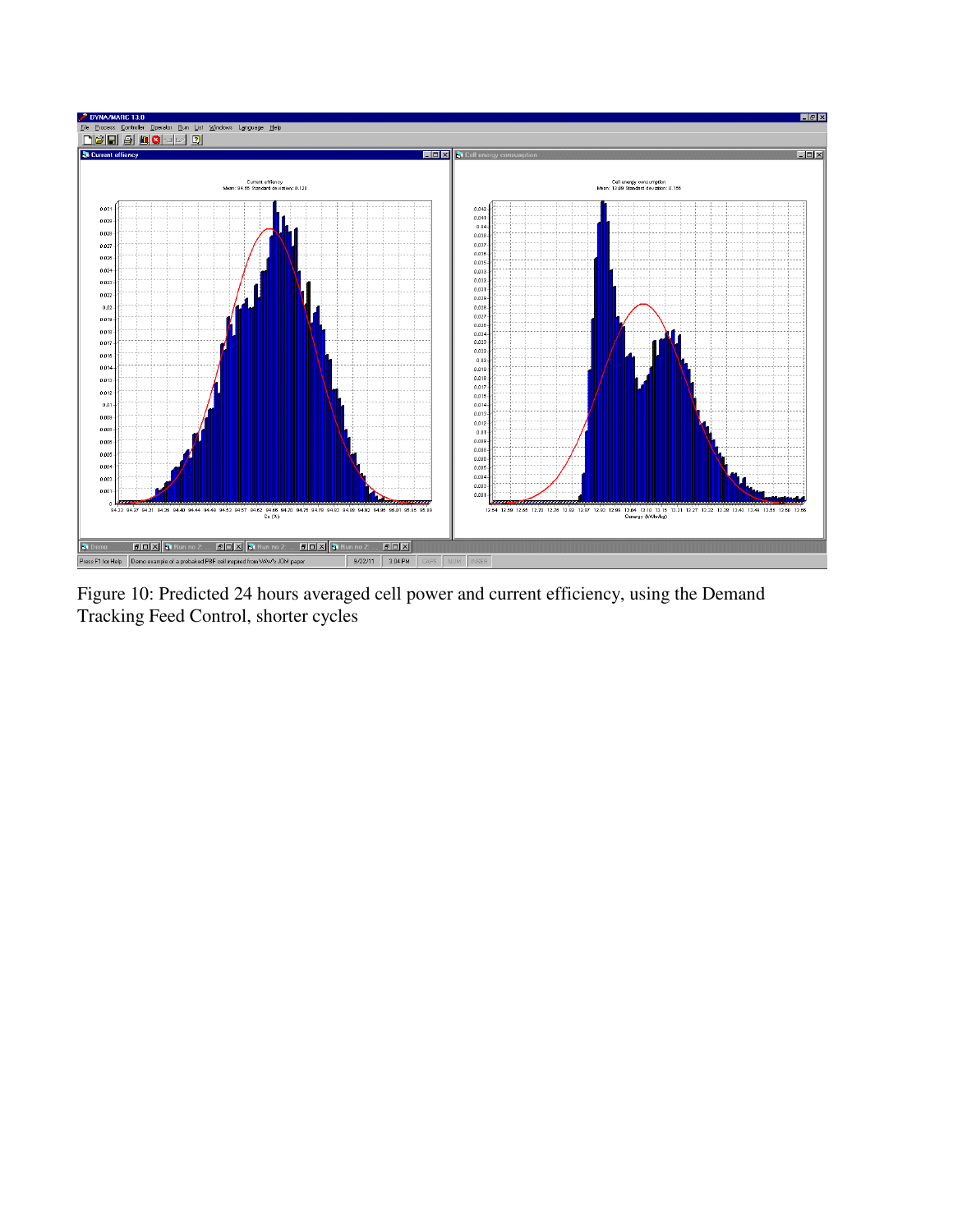

Figure 11: 24 hours Dyna/Marc simulation using the *In Situ* Feed Control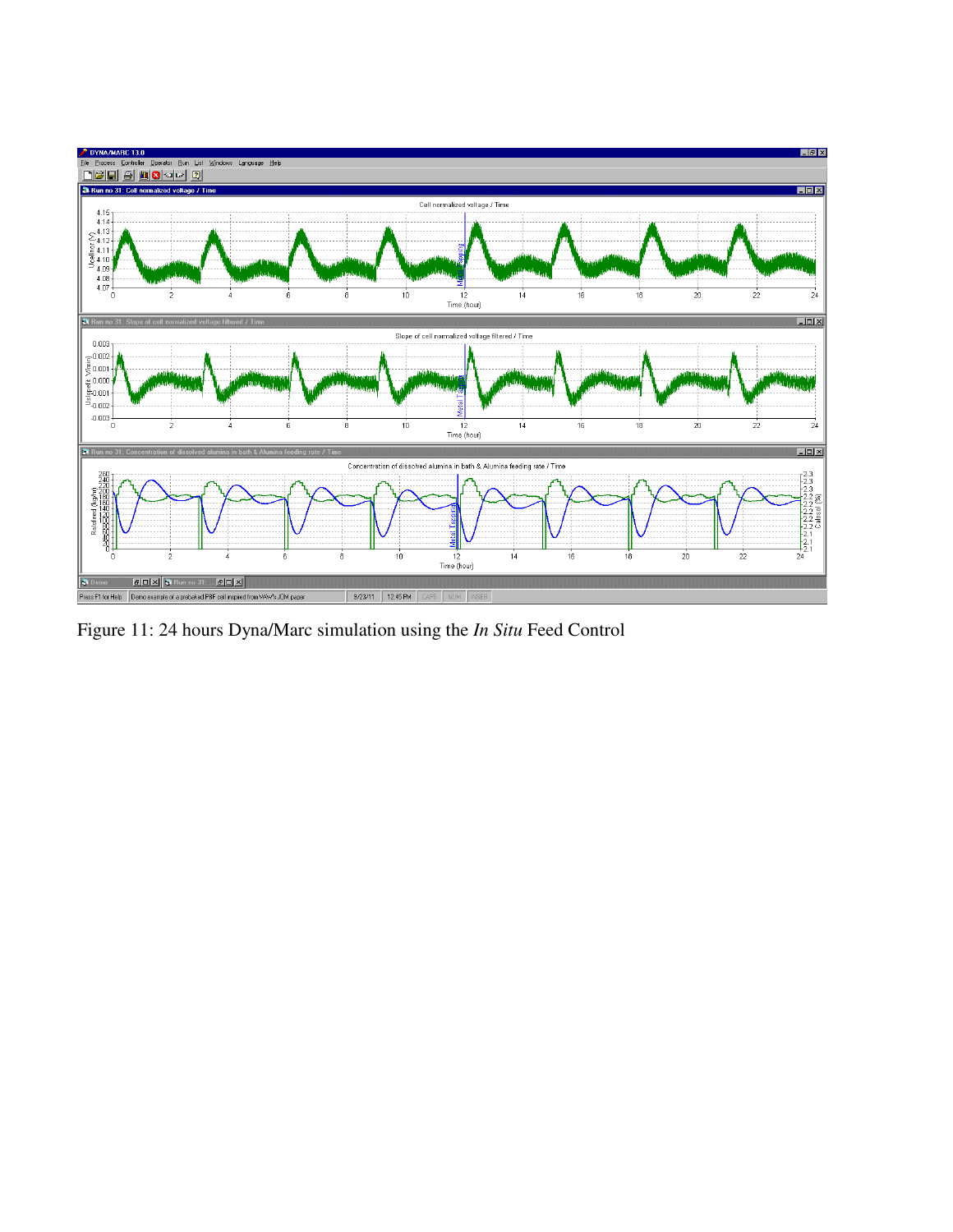

Figure 12: Correlation between the slope of the normalized cell voltage and the dissolved alumina concentration for that 24 hours simulation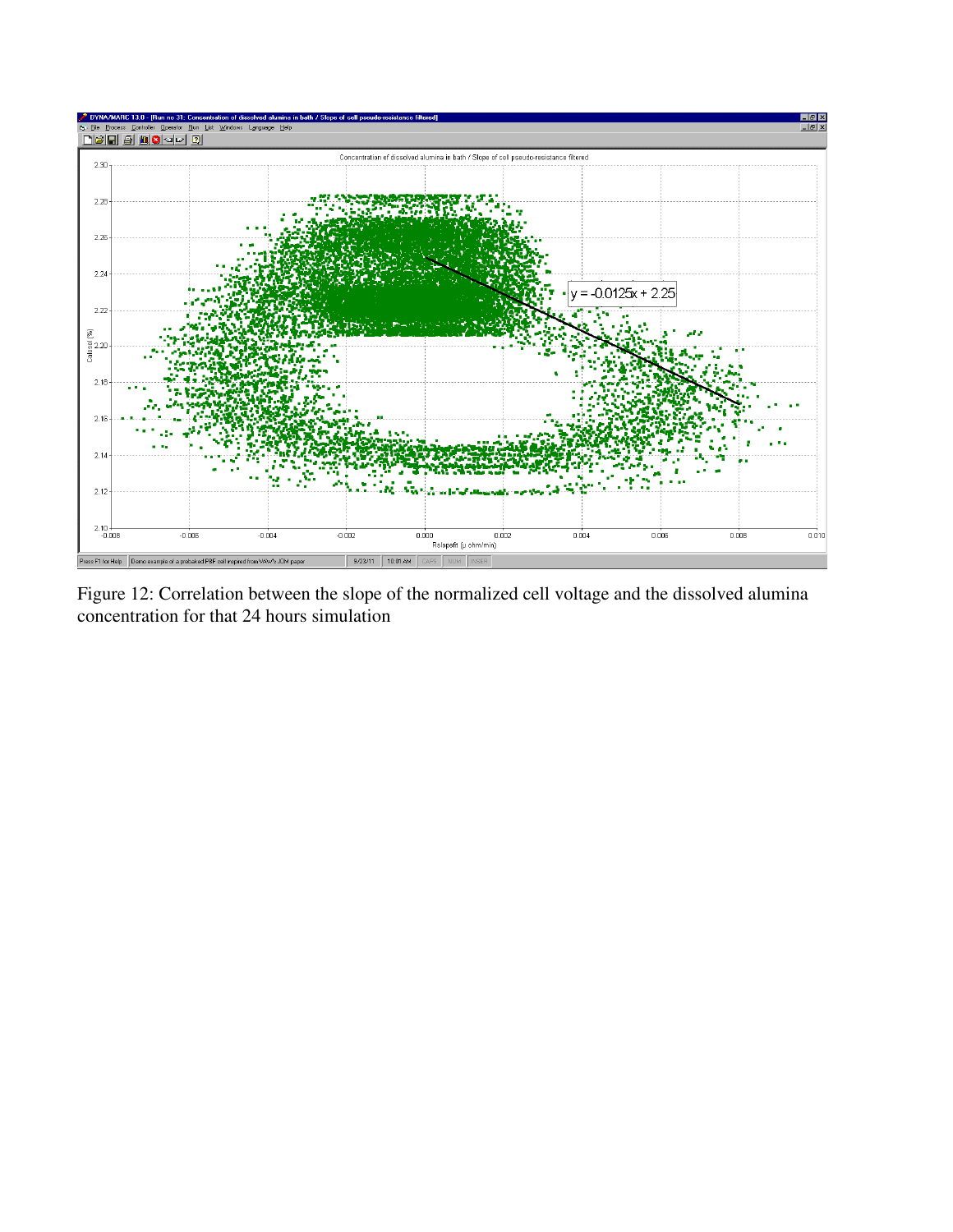

Figure 13: 24 hours Dyna/Marc simulation using the *In Situ* Feed Control with normal anode change event